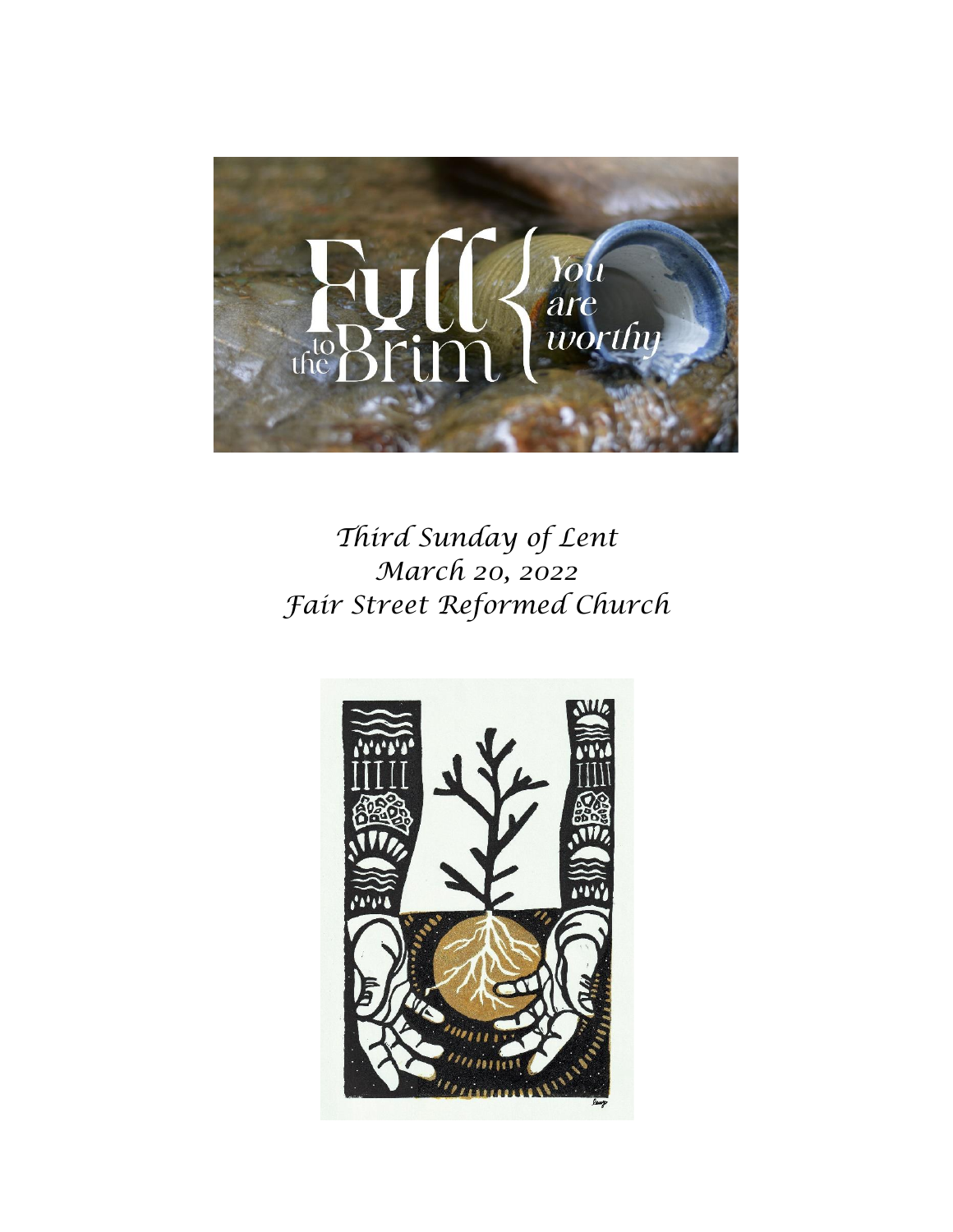# *Sunday Worship Third Sunday in Lent, March 20, 2022*

## **God Gathers the Church**

#### **GATHERING MUSIC & WELCOME**

#### **CALL TO WORSHIP**

Come, all who are thirsty. **Come, all who are seeking.**  Come, all who are waiting. **Come, all who labor.**  Come, all who need rest. **Come, all who dream dreams.** Come whether you're young or old, confident or curious, lonely or hopeful. **This is God's house. All are welcome here. Let us worship holy God.** 

**\*OPENING HYMN:** #80 *"He's Got the Whole World in His Hands"*

#### **CHILDREN'S MESSAGE**

#### **CALL TO CONFESSION AND PRAYER OF CONFESSION**

**Holy God,**

**we treat our self-worth like something that can be bought at a store;**

**but you know this even better than we do.**

**Instead of trusting that we are made good,**

**instead of trusting that we are loved exactly as we are,**

**we stockpile our value in earthly things—**

**in trophies and awards, in likes and follows, in wealth and power.**

**Forgive us for creating our own measuring stick.**

**Heal our open wounds and tell our hearts that we won't be forgotten if we slow down.**

**We won't be forgotten if we rest. Gratefully we pray, amen.**

#### **WORDS OF ASSURANCE**

#### **GUIDE FOR GRATEFUL LIVING COLORGIZED AT LACK COLOSSIANS 3:12-15**

**As the chosen of God, then, the holy people whom he loves, you are to be clothed in heartfelt compassion, in generosity and humility, gentleness and patience. Bear with one another; forgive each other if one of you has a complaint against another. The Lord has forgiven you; now you must do the same. Over all these clothes, put on love, the perfect bond. And may the peace of Christ reign in your hearts, because it is for this that you were called together in one body. Always be thankful.**

#### **GLORIA PATRI**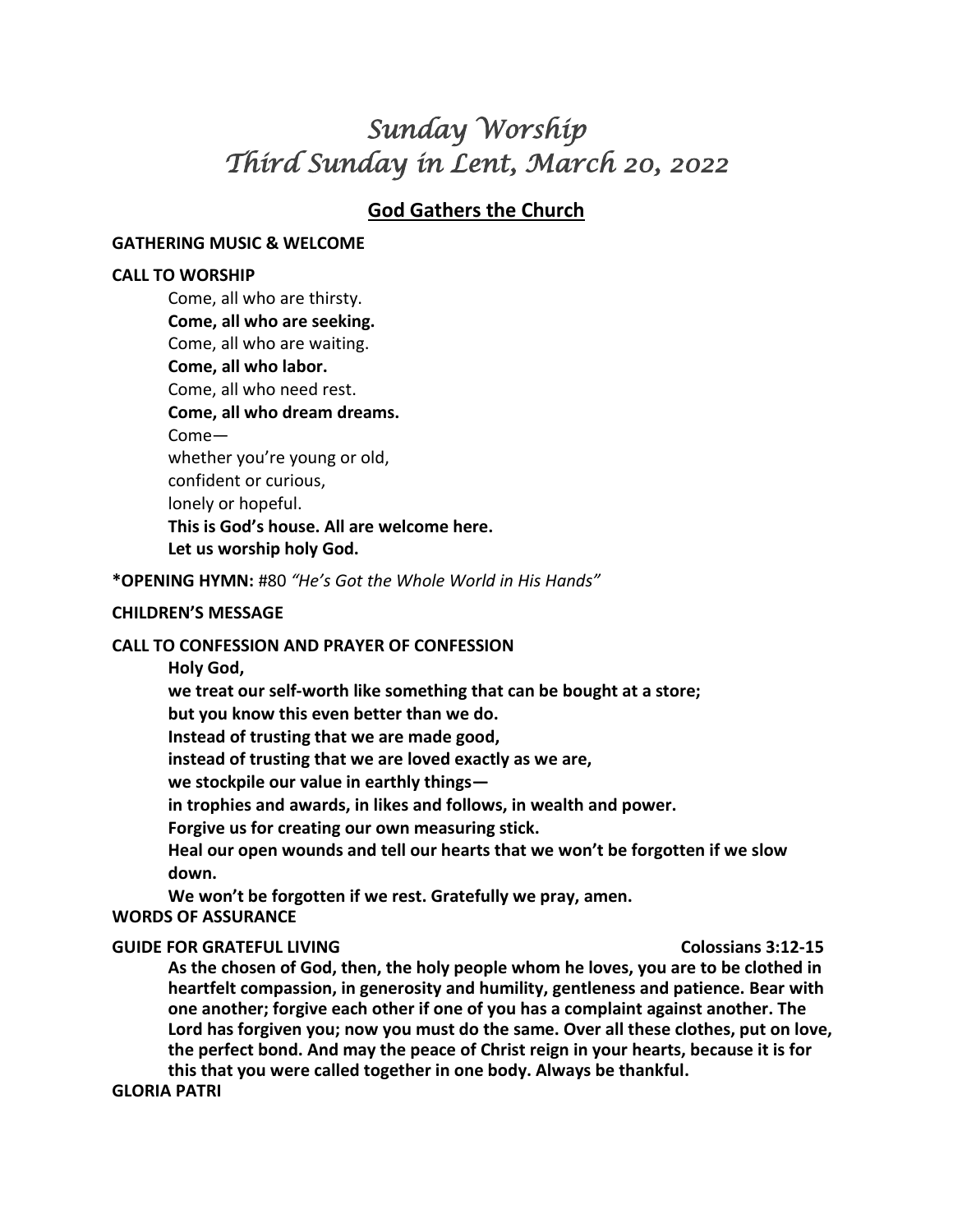### **God's Word Is Proclaimed**

#### **PRAYER OF ILLUMINATION**

**SCRIPTURE READING** Luke 13:1-9 (*New Testament*, pg. 76) Isaiah 55:1-9 (*Old Testament*, pg. 685-686)

*This is the Word of the Lord, Thanks be to God.*

**SERMON "***Full to the Brim, You Are Worthy"* **Rev. Kendra VanHouten HYMN:** #109 *"O, How I Love Jesus"*

### **The Church Responds to God**

**PRAYER OF THANKSGIVING AND CONCERN AND THE LORD'S PRAYER** (debts/debtors) \*

**Our Father, who art in heaven, hallowed be thy name, thy kingdom come, thy will be done, on earth as it is in heaven. Give us this day our daily bread. And forgive us our debts, as we forgive our debtors. And lead us not into temptation, but deliver us from evil. For thine is the kingdom, and the power, and the glory, forever. Amen.** 

#### **BENEDICTION**

**POSTLUDE**

# *"What I Forgot"*

*Sometimes I wish I was the fig tree. No fruit here, just soaking up the sun, growing roots, turning green, stretching out my branches until I can hug the horizon. Sometimes I wish I was the fig tree, because she doesn't produce, and she's not exhausted, and she probably gets eight hours of sleep at night. And her branches, unlike my shoulders, are not heavy with work pulled toward the ground, threatening to break. And her trunk, unlike my spine, is not fighting to stand tall*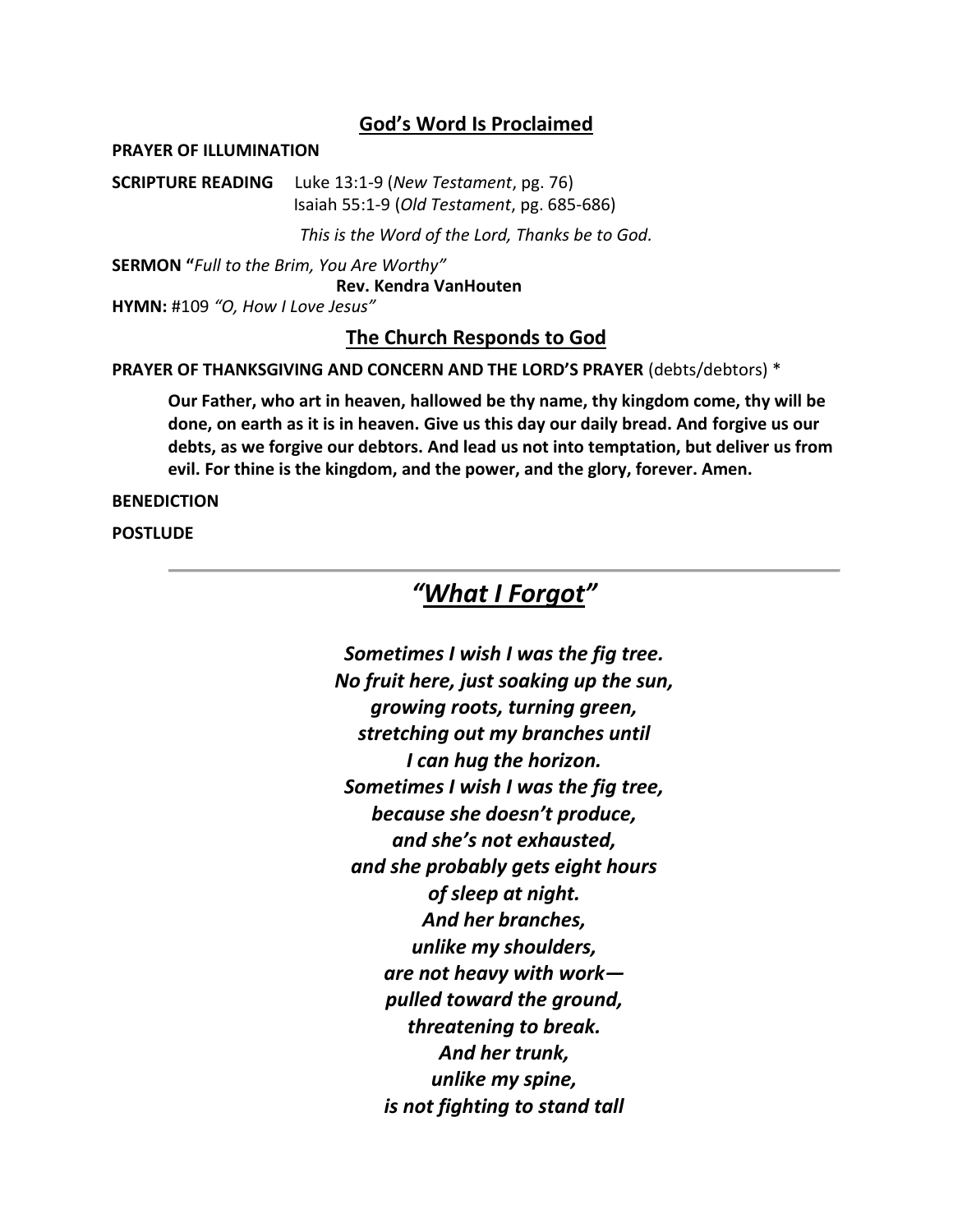*while holding it all together. Sometimes I wish I was the fig tree because she knows what I forgot many years ago. You are still worthy even if you don't produce.*

*\*Written by: Rev. Sarah Are sanctifiedart.org*

## **WE ARE GRATEFUL THAT YOU ARE JOINING US FOR WORSHIP!**



**To let us know you're here! To make**



**an online contribution!**



**To text Pastor Kendra a prayer request!**

# *In Our Prayers*

*Friends with cancer:* Linda Brown's brothers, Steve, Mark, and Joey Newkirk; Larry; Nancy Chesterton; Tony DiPietro; Elissa Hillard; John Jacobs; Kim Kuiper; Nathaniel Leach; Lewis Martin; Debbie Schaffer; Jackie Polisar; Eric McCord; Dr. Rosemary Deleo; John Stone *Prayers of Sympathy:* Leslie Clark, and family, whose great-nephew recently passed away from cancer at age 24; Family and friends of Thelma Miller who passed away on Tuesday, March 2

*General Prayers:* Barbara Bender; Nancy Kaiser; Johns Stone; For the people of Ukraine: as the fighting continues, pray for peace, pray for the safety of those seeking shelter, fighting, and the ones who are traveling to neighboring countries to seek refuge. For Afghanistan: while many people fled the country, many of them left behind family. Pray for the refugees seeking to resettle and for their families back in Afghanistan.

#### *Homebound/Residential Friends:*

*Florida: Bob Elander Home: Sandra Bollin Mt. Valley Manor: Grace Heaney North Carolina: Bill Ford Ten Broeck Commons: Joan Alsdorf*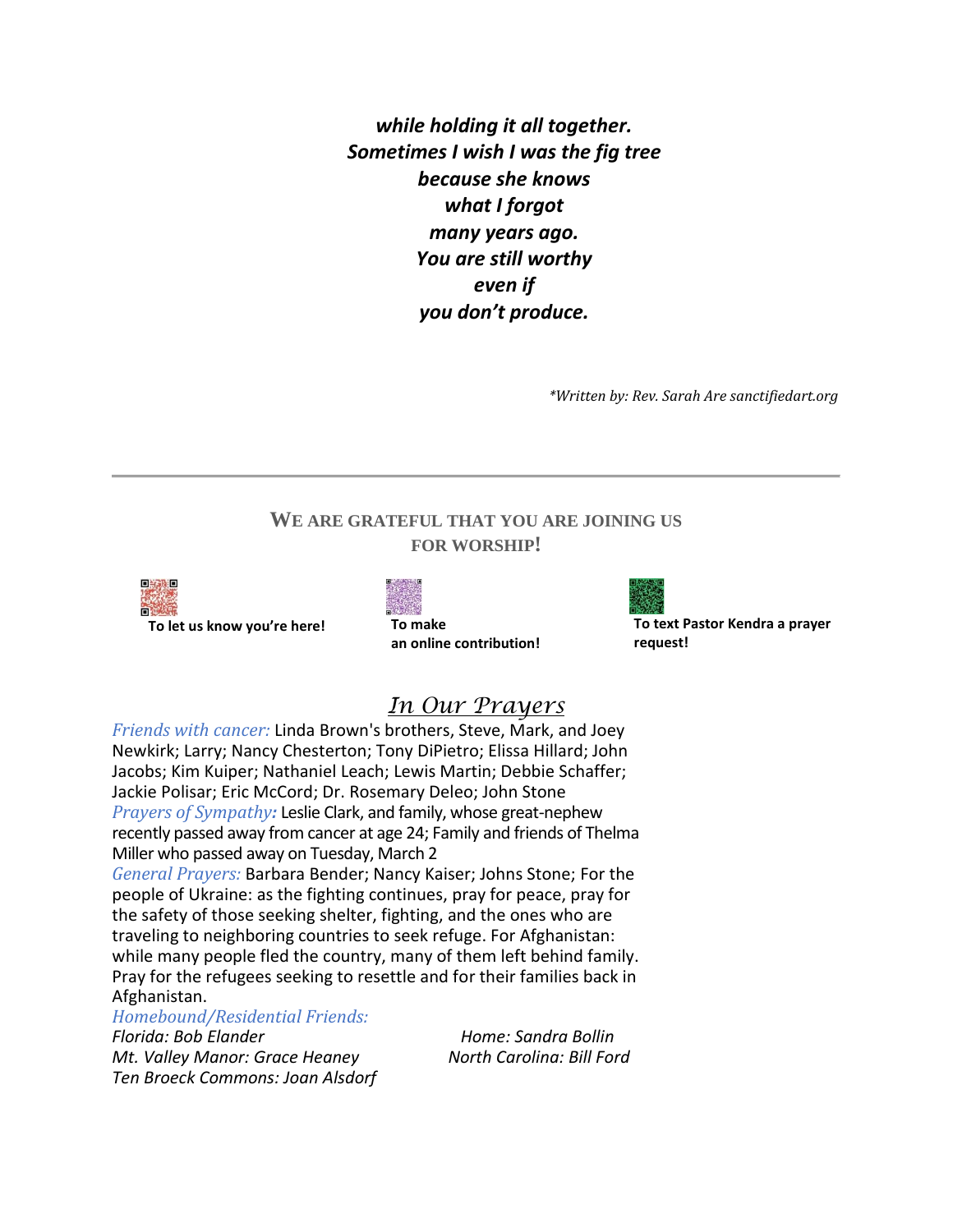# **Announcements for Sunday, March 20 . . .**

#### FROM THE MISSIONS TEAM:

Over the last six months, Fair Street has successfully met our goal of six missions of the month. So amazing! Because of your generosity, we have supported and made contributions totaling over \$8,000 to: USPCA, UIDN, Washbourne House, Disaster Relief Work of Church World Services, Shriners Children Hospital, and soon, the Stone Family! (The February Mission of the Month.) Your generous donations have positively and meaningfully impacted lives both locally and globally. This is the true meaning of missionary work, and we could not be more grateful for all that you have done and given. We are going to pause the Mission of the Month for March but will resume our efforts in April. **Since the Mission Ministry team has selected the past six missions, we want to give the congregation an opportunity to share their ideas on beneficiaries!** (Please note: We alternate the mission of the month between local and global.) We are looking forward to hearing from you. Please email, text, or call Linda Brown with your suggestions.

BIBLE STUDY...*meets every Wednesdays at 9am on Zoom* This week, March 23: *Luke* 15:1-3, 11b-32; *2 Corinthians* 5:16-21 Next week, March 30: *John* 12:1-8; *Isaiah* 43:16-21

#### MISSION OF THE MONTH

Stay tuned for updates on April's Mission of the Month and how you'll be invited to support children in Ukraine.

# *LENTEN JOURNEY 2022*

Throughout the Lenten season, we will look at parables and promises of God's abundant and overflowing grace and love. From the prodigal son to the fig tree, shouting stones, and the life



of Jesus we will pause each week to see the overflowing grace and love, and how it spills over into our lives.

"*Full to the Brim* doesn't ignore or deny sin and suffering. It doesn't absolve accountability for wrongdoing. Instead, it contextualizes our faith. If love is our beginning, how can we live our lives led by love's promises? It reminds us to live fully – as we pursue justice and hope or express

our grief and gratitude. And so, this Lent,

let us trust – fully – that we belong to God. Let us increase our capacity to receive and give grace. Let us discover the expansive life God dreams for us." \*

\**Taken from Sanctified Art: "About the Theme"*